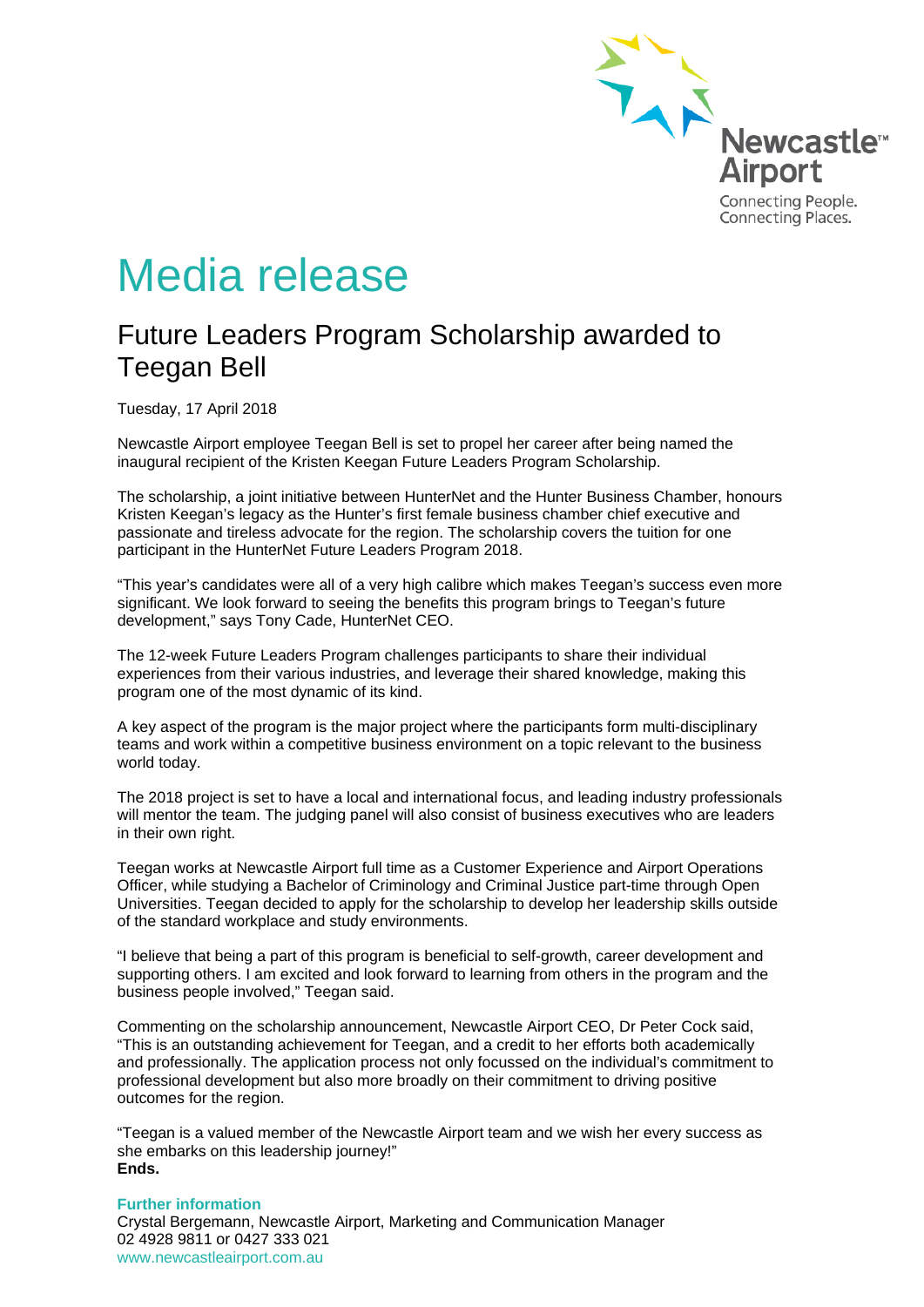

### Notes for the Editor

Newcastle Airport<https://www.newcastleairport.com.au/>

Newcastle Airport Facebook Page: <https://www.facebook.com/ntlairport/>

Newcastle Airport Twitter Feed:<https://twitter.com/NTLairport>

#### **About Newcastle Airport**

- > Newcastle Airport is New South Wales' second busiest airport.
- > Serviced by Jetstar, Virgin Australia, QantasLink, Regional Express, and FlyPelican to eight direct destinations and onward to more than 65 world-wide destinations with just one stop.
- > In 2017, Newcastle Airport had a record number of passengers pass through the terminal - 1,276,463 passengers.
- > The record throughput is a result of 25-month consecutive year-on-year monthly passenger growth recorded up until December 2017.
- > A record-breaking 4,823 passengers travelled through Newcastle Airport on Thursday 24 November (the day before Newcastle Supercars). The same weekend (Thurs-Mon), saw more than 21,000 through the Airport.
- > In February 2018, Newcastle Airport welcomed its 17 millionth passenger through the terminal since 1995. 2018 will see the 18 millionth passenger.
- > On 22 March 2018, a new direct jet service will commence to Adelaide operated by FlyPelican. Adelaide represents the first new major city route since the introduction of Gold Coast in 2004.
- > Newcastle Airport is the gateway to Australia's largest regional economy, with more than \$43 billion annual output and 48,500 businesses.
- > A significant economic driver, Newcastle Airport contributes more than \$1.1 billion to the state's economy each year. Of this, \$300 million is direct to the visitor economy, supporting 3,300 jobs.
- > Newcastle Airport is internationally ready, the international arrivals and departures fit-out was completed in August 2017.
- $>$  In its 70<sup>th</sup> anniversary year, Newcastle Airport continues to work with its airline partners to increase the number of flights to our current destinations, to add direct flights to even more destinations, and to work tirelessly to secure an international destination.
- > The more people that choose to fly from Newcastle Airport will provide evidence to the airlines that the demand truly exists and that our region deserves more.
- > On 22 March 2018, Newcastle Airport released its 60-year Master Plan which includes a 20-year blueprint for growth, projections and business development of the Airport.
- > On the same day, a new direct jet service commenced to Adelaide operated by FlyPelican. Adelaide represents the first new major city route since the introduction of Gold Coast in 2004.